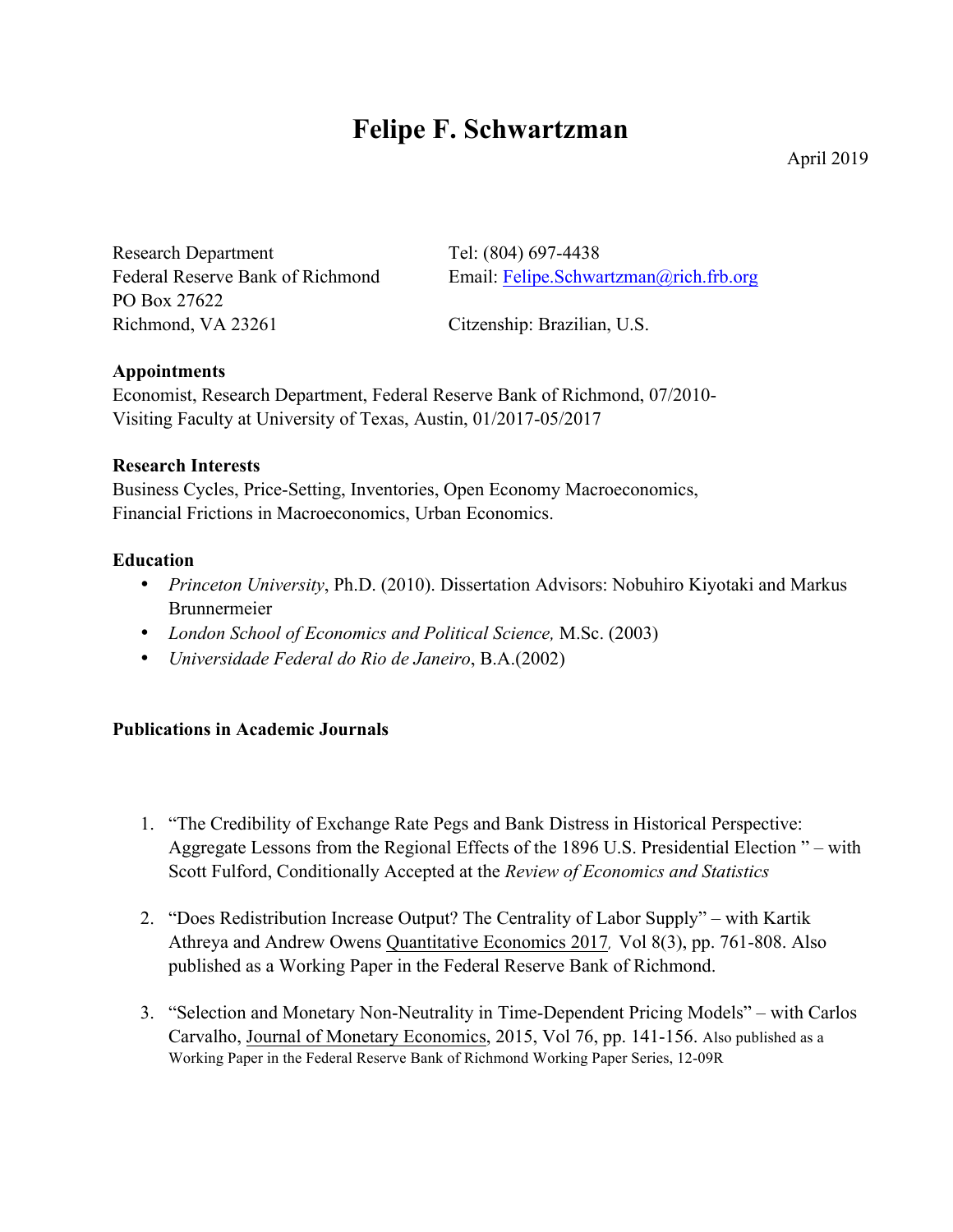- 4. "What Inventory Behavior Tells Us About How Business Cycles Have Changed" with Pierre-Daniel Sarte and Thomas Lubik, Journal of Monetary Economics, 2015, Vol. 76, pp. 264-383. Also published as a Working Paper in the Federal Reserve Bank of Richmond Working Paper Series, 14-06R
- 5. "Time to Produce and Emerging Market Crises", Journal of Monetary Economics, 2014, Vol 68, pp. 37-52. Also published as a Working Paper in the Federal Reserve Bank of Richmond Working Paper Series, 10-15R
- 6. "Estimate of Phillips Curve for Brazil with Disaggregated Prices" (in Portuguese), Brazilian Journal of Applied Economics, January/March 2006

## **Working Papers**

- "What Do Sectoral Dynamics Tell Us About the Origins of Business Cycles?" with Christian Matthes, Federal Reserve Bank of Richmond Working Paper Series, 19-09
- "The Persistent Employment Effects of the 2006-09 U.S. Housing Wealth Collapse" with Saroj Bhattarai, Federal Reserve Bank of Richmond Working Paper Series, 19-07
- "Accounting for Unemployment in the Great Recession" with Marianna Kudlyack, Federal Reserve Bank of Richmond Working Paper Series, 12-04
- "Heterogeneous Price Setting Behavior and Aggregate Dynamics: Some General Results" with Carlos Carvalho. Subsumed by "Selection and Monetary Non-Neutrality in Time-Dependent Pricing Models"

## **Professional Activities**

Editorships

- *The B.E. Journal of Macroeconomcis 2018-*
- *Brazilian Review of Economics, 2010-*
- *EconomiA, 2013-*

#### Professional Societies

• Chairperson for the economics section of the International Society for Inventory Research, 2018 -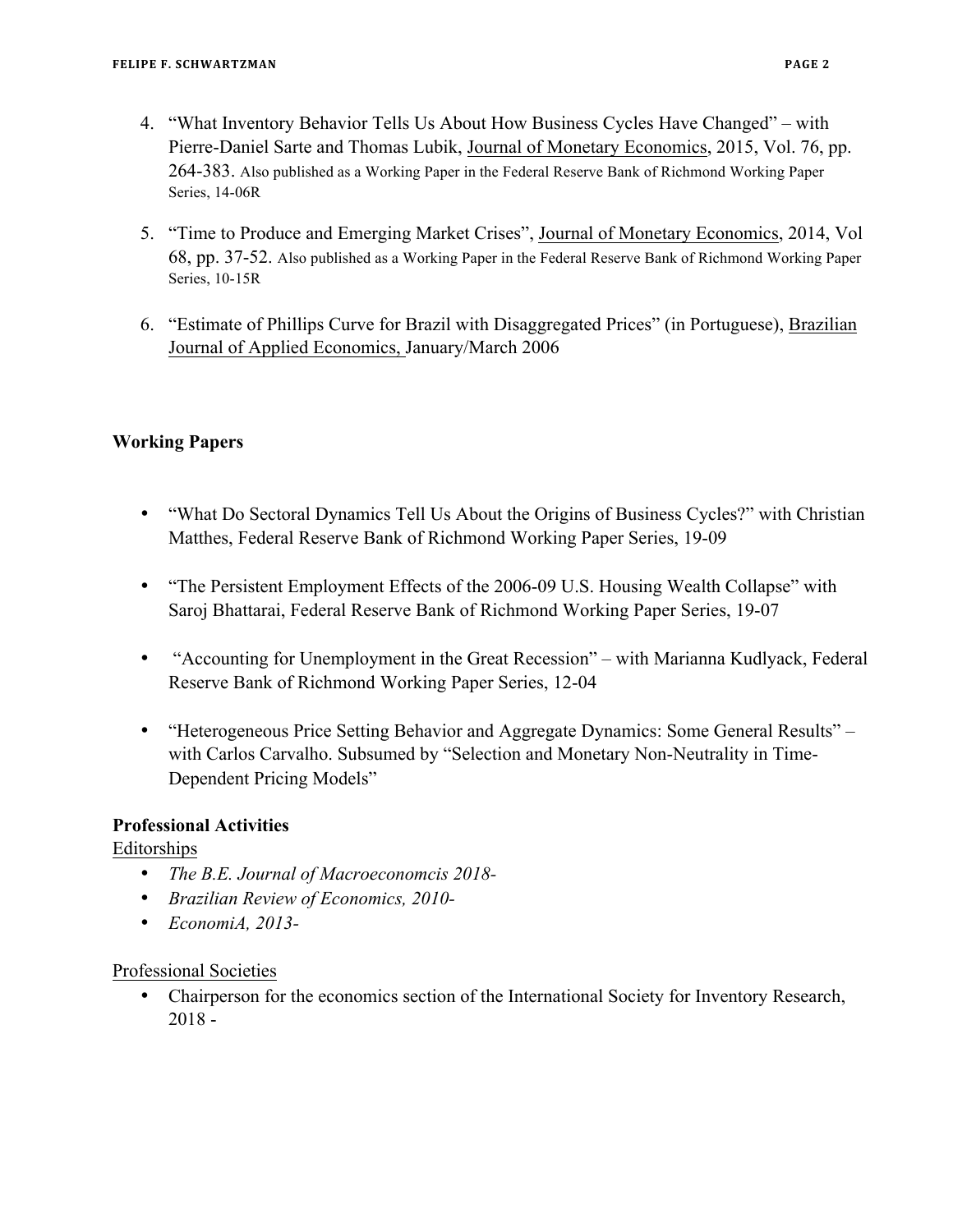Referee

Economic Journal, Journal of the European Economic Association, Journal of Economic Dynamics and Control, European Economic Review, Journal of Monetary Economics, Journal of Money Credit and Banking, Macroeconomic Dynamics, Management Science, MIT Press, Review of Economics and Statistics, Review of Economic Studies, The B.E. Journal of Macroeconomics.

## **Invited Seminar Presentations**

- **2018:** FGV-EPGE
- **2017:** European Central Bank
- **2016:** University of California Irvine
- **2015:** Federal Reserve Bank of Philadelphia, Pontifícia Universidade Católica Rio,
- **2014:** University of California Irvine, PUC Santiago.
- **2012:** University of Rochester, University of Virginia, FGV Sao Paulo School of Economics, PUC-Rio.
- **2011:** UC-Santa Barbara, UC-Santa Cruz, Federal Reserve Bank of San Francisco.
- **2010:** Federal Reserve Bank of Richmond, North Carolina State University, IMF, Warwick University, University College London, Bank of Spain, PUC-Rio, FGV-EPGE, University of Sao Paulo, FGV-Sao Paulo School of Economics.

# **Conferences**

- **2018:** International Society for Inventory Research session at the ASSA (organizer)
- **2017:** International Society for Inventory Research session at the ASSA (organizer)
- **2016:** System Committee on Economic History Meeting, Society for Economic Dynamics, NBER Summer Institute – Development of the American Economy
- **2015:** Econometric Society World Congress, European Economic Association Meeting, Luso-Brazilian Macroeconomic Meeting.
- **2014:** Econometric Society Summer Meeting, Luso-Brazilian Macroeconomic Meeting.
- **2013:** Econometric Society Summer Meeting (2), Sao Paulo Macroeconomic Workshop
- **2012:** International Society for Inventory Research, Econometric Society Winter Meeting, Society for Economic Dynamics, European Economic Association Meeting, Macro Midwest Meeting, Econometric Society European Meeting, Luso-Brazilian Macroeconomic Meeting, Computational Economics and Finance Meeting.
- **2011:** System Committee on International Economic Analysis Meeting, Macro Midwest Meeting, European Economic Association Meeting, The Seventh Workshop of the Latin-American Financial Network (LFN).
- **2008:** Macro Midwest Meeting